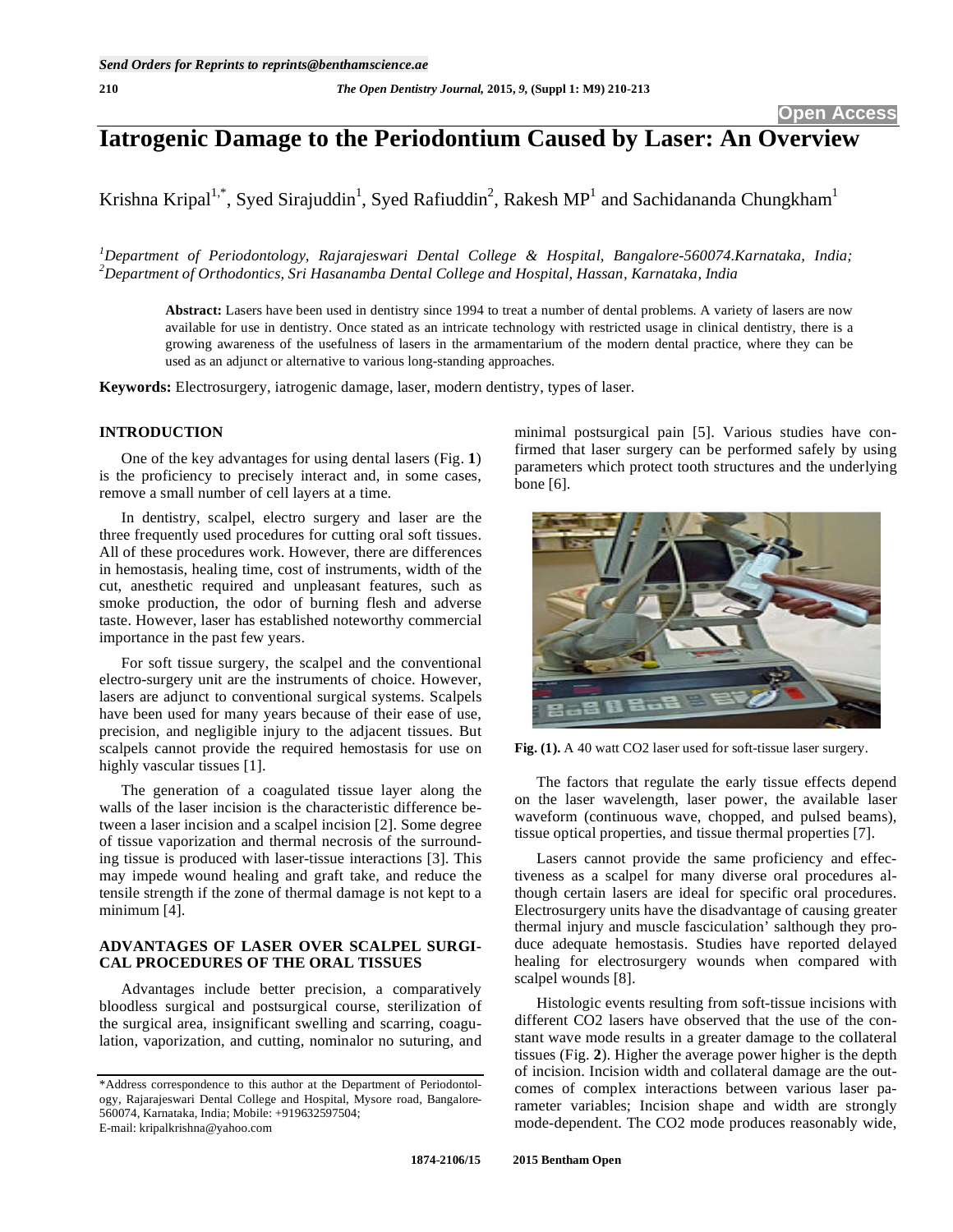

**Fig. (2).** Incisional and collateral effects of diode laser in oral soft tissue.

straight-sided incisions. Therefore, this mode can cut or ablate large amounts of tissue. Comparable incisions in depth can be achieved equally quickly and efficiently at lower average powers with the super pulse mode [9].

Damage to soft tissue by CO2 laser may be categorized into three zones- The first zone is an outer layer consisting of carbonized material, the second zone is a zone of vacuolation where cavities have been formed by the explosive conversion of water to steam and the third zone is the coagulated zone which has been formed at temperatures below 100 degrees C.

A model is proposed which predicts the maximum (i.e. dynamic equilibrium) depth of each of these layers. The maximum effective thickness of the vacuolated zone is reported to depend upon the absorption coefficient of the tissue for CO2 laser radiation, but not on the incident irradiance. The thickness of the carbonized zone is shown to decrease with increasing radiance, and the depth of the sub-boiling coagulated zone also decreases with increasing irradiance, but depends to some extent on the penetration of laser radiation through the soft tissue [10].

Slot and colleagues [11], reviewed 8 studies of the additional effect of pulsed Nd:YAG laser in nonsurgical periodontal therapy. Of these, 2 studies compared the Nd:YAG laser alone with SRP; 1 compared lasers with ultrasonic instrumentation and 1 with sham therapy (inserting the fiber tip into the pocket without irradiation); 4 compared laser therapy plus SRP with SRP alone. In 1 study, 4 groups measured the effect of order of treatment (laser alone, laser followed by SRP, SRP followed by laser and SRP alone). None of the studies found that laser therapy was more effective than traditional instrumentation with ultrasonic or hand instruments in terms of plaque reduction, pocket reduction, decreased bleeding or gain in clinical attachment levels.

Although studies have reported that soft tissue wounds of laser heal faster and produce less scar tissue than those from scalpel surgery, this is not established in the literature, in either histologic studies or clinical trials. However, studies of CO2 lasers report that healing is primarily slower than after scalpel surgery [12]. In addition, after exposure to Nd:YAG lasers, the activity of fibroblasts, the cells responsible for producing new connective tissue attachment in wound healing, is significantly delayed [ 12].

Lasers have been promoted for clinical crown lengthening procedure for esthetic and prosthetic reasons, without reflecting the gingival flap. However, the use of lasers for closed-flap crown lengthening is not supported by any randomized controlled trials or cohort studies. With the use of CO2 and Nd:YAG lasers, Thermal side effects like melting, cracking and carbonization of the root—have been reported [13].

Subgingival curettage, with or without a dental laser, was originally intended to remove diseased pocket lining and to promote new connective tissue attachment to the root [14]. It has often been performed as a closed procedure in combination with scaling and root planing (SRP). Laser does not permit improved access for debridement or the enhanced visibility required to achieve complete mechanical removal of plaque, calculus and bacterial biofilm. Studies have interpreted that, irrespective of the method used (lasers, ultrasonics or hand instruments), curettage has no added benefit over SRP alone and, thus, has no reasonable application during active therapy for chronic periodontitis [15].

The statement supporting that lasers sterilize periodontal pockets [16] and, hence, stimulate reattachment of previously diseased connective tissue to root surfaces is equally weak. Decrease in periodontal pathogens itself is an inadequate measure of success. The gold standard in defining effectiveness of nonsurgical periodontal treatment is gain in clinical attachment level. Although there is enough evidence that laser energy can reduce or remove bacterial plaque, probing depths and levels of subgingival microbes are significant only if they are related with an increase in the degree of clinical attachment.

#### **LASER ENERGY AND TISSUE TEMPERATURE**

The principle outcome of laser energy is "photo thermal" (i.e, the conversion of heat energy into light energy). This thermal effect of laser energy depends on the degree of rise in temperature and the resultant response of the interstitial and intracellular water.

The rate of rise in temperature plays a significant role in this effect and is dependent on several factors, such as cooling of the surgical site and the surrounding tissue's ability to dissipate the heat. The numerous laser parameters such as the emission mode, the power density, and the time of exposure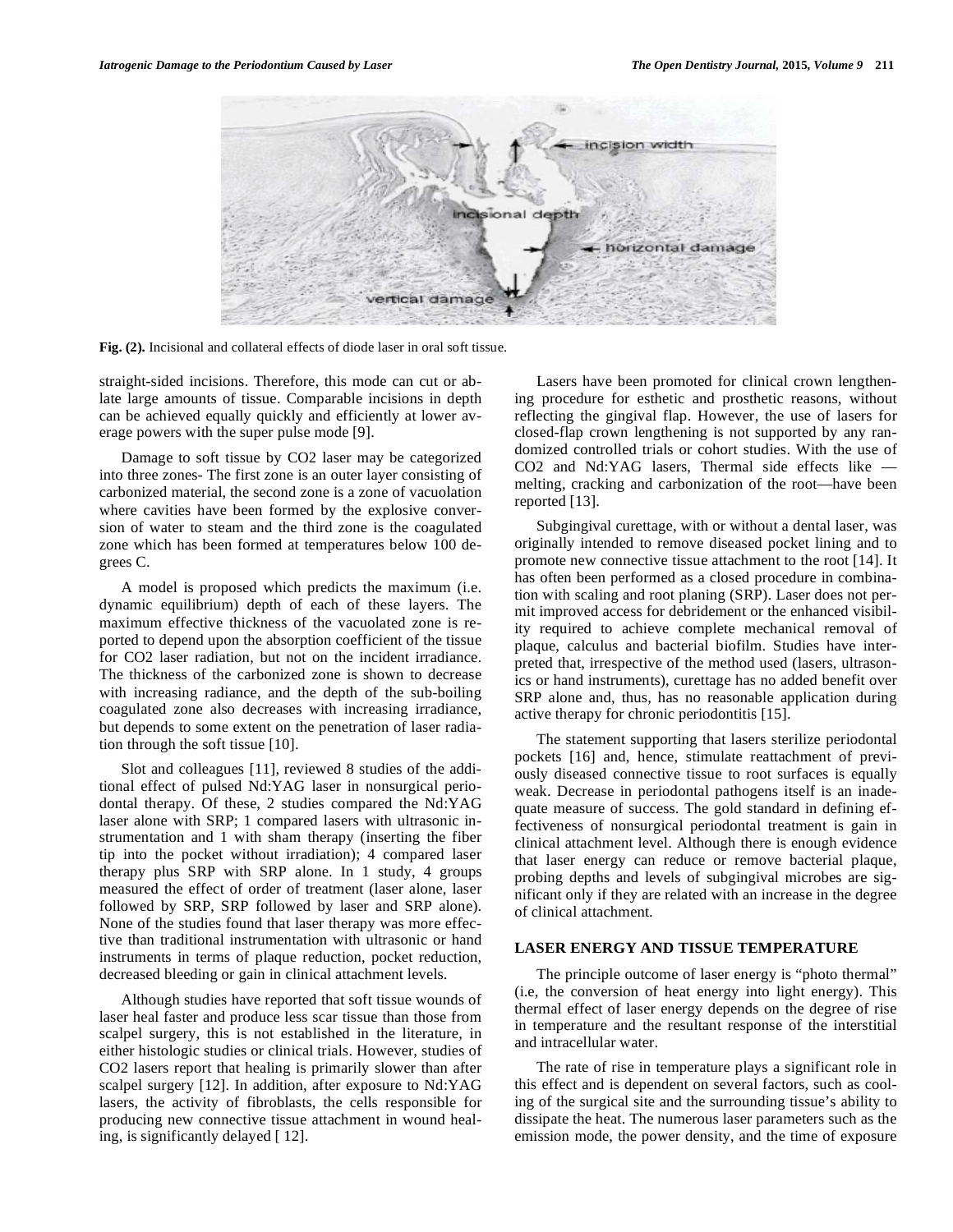used for the procedure are also significant. Heating occurs as the laser energy is absorbed. At temperatures of approximately 600°C, without any vaporization of the underlying tissue the proteins begin to denature. Coagulation refers to thickening of the liquid into a soft semi-solid mass producing irreversible damage to the tissue. This process by the contraction of the wall of the vessel produces the desirable effect of hemostasis.

Soft tissue edges can be ''welded'' together with a uniform heating to 70 °C to 80 °C where the layers adhere because of stickiness due to collagen molecule's helical unfolding and intertwining with adjacent segments [17].

Ablation is a process in which vaporization of the water within the target tissue occurs when the target tissue containing water is elevated to a temperature of 100°C. There is a physical change of state, that is solid and liquid components turn into vapor in the form of smoke or steam. As soft tissue consists of a high percentage of water, excision of soft tissue begins at this temperature. The water component is vaporized but the apatite crystals and other minerals in dental hard tissue are not ablated at this temperature, and the subsequent jet of steam expands and then explodes the surrounding matter into smaller particles. This combination of steam and solids is then suctioned away. This micro-explosion of the apatite crystal is termed ''spallation.'' The tissues get dehydrated and burned in the presence of air when the tissue temperature continues to be raised to about 200° C. Carbon, as the end product, absorbs all wavelengths [17].

# **PROBABLE INTRAOPERATIVE COMPLICATIONS**

- 1. Burns An accidental injury by the laser energy can cause permanent scarring; but, this is very uncommon as the laser energy is carefully metered and contained.
- 2. Eye Damage If you gaze or stare into the laser beam injury of the eyes is likely. To prevent this eye protection should be provided by means of protective eye glasses and it must be in place at all times when the laser is in use.

## **Probable Short-Term Effects of Laser Dental Treatment**

- 1. Pain or a burning/itching sensation may occur after the treatment for a few days. A topical anesthetic or a local anesthetic can be used to block discomfort during the procedure but some discomfort may still be noticed.
- 2. For the first few days redness/Inflammation/swelling of the tissue might be noticed. The tissue adjacent to the procedure may feel "tight".
- 3. Wound Healing Exuding of the tissue in the treated area will be present for a short time.
- 4. Allergies–Allergic reaction to the anesthetics used may be experienced.
- 5. Relapse/recurrence of a "fever blister" or Herpes Simplex Dermatitis may be noticed.
- 6. Tissue Hyper pigmentation–Transitory blackening of the tissue in the area especially in dark skinned people may be noticed.

7. Tissue Hypopigmentation–Lightening of the skin in the area – which can be long-lasting, may be noticed.

#### **Probable Long-term Complications of Laser Dental Treatment**

- 1. Scarring –the possibility of scarring exists. It is variable and frequently associated to genetic makeup. It can be reduced by cautiously following the appropriate aftercare instructions.
- 2. Tissue Pigment Changes Soft tissue color and texture variations may occur. At the intersection of treated and untreated areas, a difference in color, texture, and/or thickness may appear.
- 3. Infection There is a possibility of infection common to all surgical techniques. It can be reduced by proper postoperative care.

# **The Advantages of Lasers for Soft Tissue Cutting are [18]**

- i. The procedure requires minimal or no an aesthesia.
- ii. They do not damage the dental hard tissues.
- iii. Their cautious use does not injure the dental pulp.
- iv. They can be used around dental implants because of low or no heat production.
- v. They are antimicrobial.
- vi. They eliminate endotoxins from root surfaces.
- vii. There is increasing evidence that laser use may be helpful treatment for periodontal disease.
- viii Laser equipment is considered state of the art by the common population, so patients are more accepting to its use in their treatment than of electrosurgery.

# **The Disadvantages of Lasers for Soft-tissue Cutting are [19]**

- 1. The cost of laser is considerably higher than that of typical electrosurgery units.
- 2. Most of the procedures recommended for laser have similarity with those for the much less expensive electrosurgery.
- 3. Because of the impending danger of laser light, laser use necessitates a learning period and strict safety measures.
- 4. Protective glasses are required during its use as laser can cause eye damage.
- 5. As compared to electrosurgery, cutting with lasers usually is slower.
- 6. There is a charring flesh odor.
- 7. Some procedures are time consuming.
- 8. During laser use, combustible gases must be turned off.
- 9. Because of the presence of pathogens in pume, use of a high-filtration face mask is required.